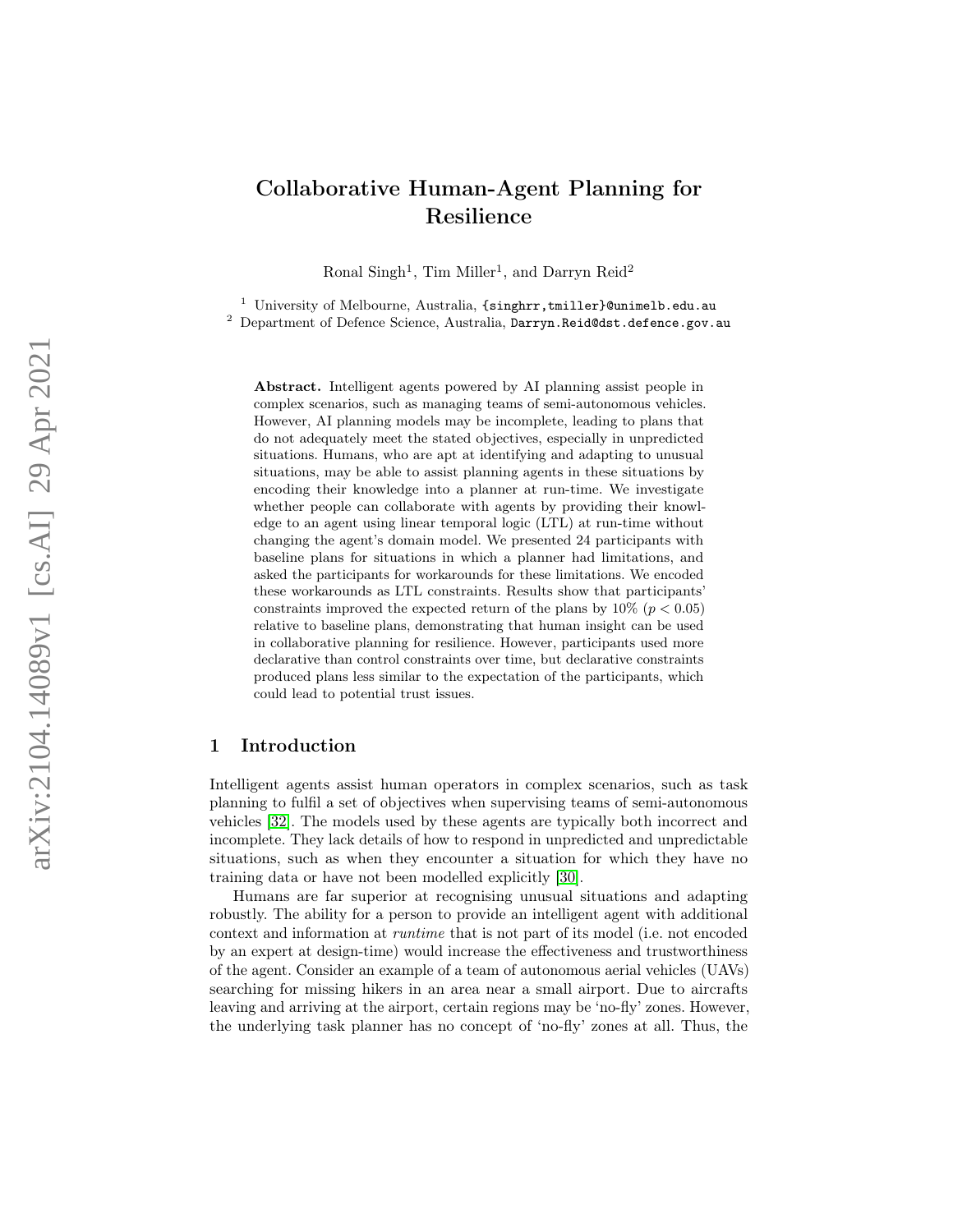question is: how can a human operator input the constraints required to the task planner to avoid the no-fly zones while still achieving its objectives? We call such knowledge resilience constraints, as they are constraints that improve the resilience of plans. Following [\[21\]](#page-14-2), we define resilience as the ability to recover from the consequences of an unpredicted or adverse event for a given state of the system.

We define human-agent collaborative planning for resilient planning in Markov Decision Processes (MDPs). We investigate whether people can recognise limitations of plans, identify how to work around the limitations, and provide resilience constraints to a planner to find plans that adhere to these workarounds. Our longer-term vision is to enable non-AI experts to input this type of knowledge at runtime without modifying the domain theory. The agent can then re-plan to improve the solution using this knowledge. We hypothesise that constraints represented in LTL are suited to encode resilience constraints, as these logics fit naturally with the way that people describe plan properties. To test this hypothesis, we presented 24 participants with 6 tasks in a scenario involving surveillance by a team of UAVs. In each task, a default plan was presented, and an 'intelligence update' provided to the participants outlined additional information not knowable by the planner. Participants were asked to provide resilience constraints without changing the underlying domain model. We encoded participants' responses as LTL constraints and measured the resilience of the resulting plans. Our results showed that participants could provide insight leading to more resilient plans, improving the expected returns by 10%.

## 2 Related Work

This section overviews related literature in both human-agent collaborative planning and encoding domain-control knowledge in planning.

## 2.1 Human-Agent Collaborative Planning

In this paper, we are interested in how to incorporate user input into planners at run time, rather than having to be explicitly required to be coded at design time by expert modellers.

While the idea of machine learning algorithms that learn from user demonstration is a well-studied topic (e.g. [\[2,](#page-13-0)[31\]](#page-14-3)), it is less so in human-agent planning. TRAINS [\[16\]](#page-13-1) and TRIPS [\[17\]](#page-13-2) systems for mixed-initiative planning allowed users to provide input into the planning system while other works include [\[1\]](#page-13-3). As far as we are aware, Anderson et al. [\[3\]](#page-13-4) were the first to investigate the combination of human and computational expertise, aimed at avoiding search local optima rather than improving resilience. Hayes et al. [\[19\]](#page-14-4) investigate how HTN-like constraints can be learnt from task graphs provided by experts. While it is possible to incorporate this into our work, we instead use linear temporal logic due to its expressiveness. Icarte et al. [\[22\]](#page-14-5) had similar objectives to ours but we are interested in how people represent knowledge (advice) that they have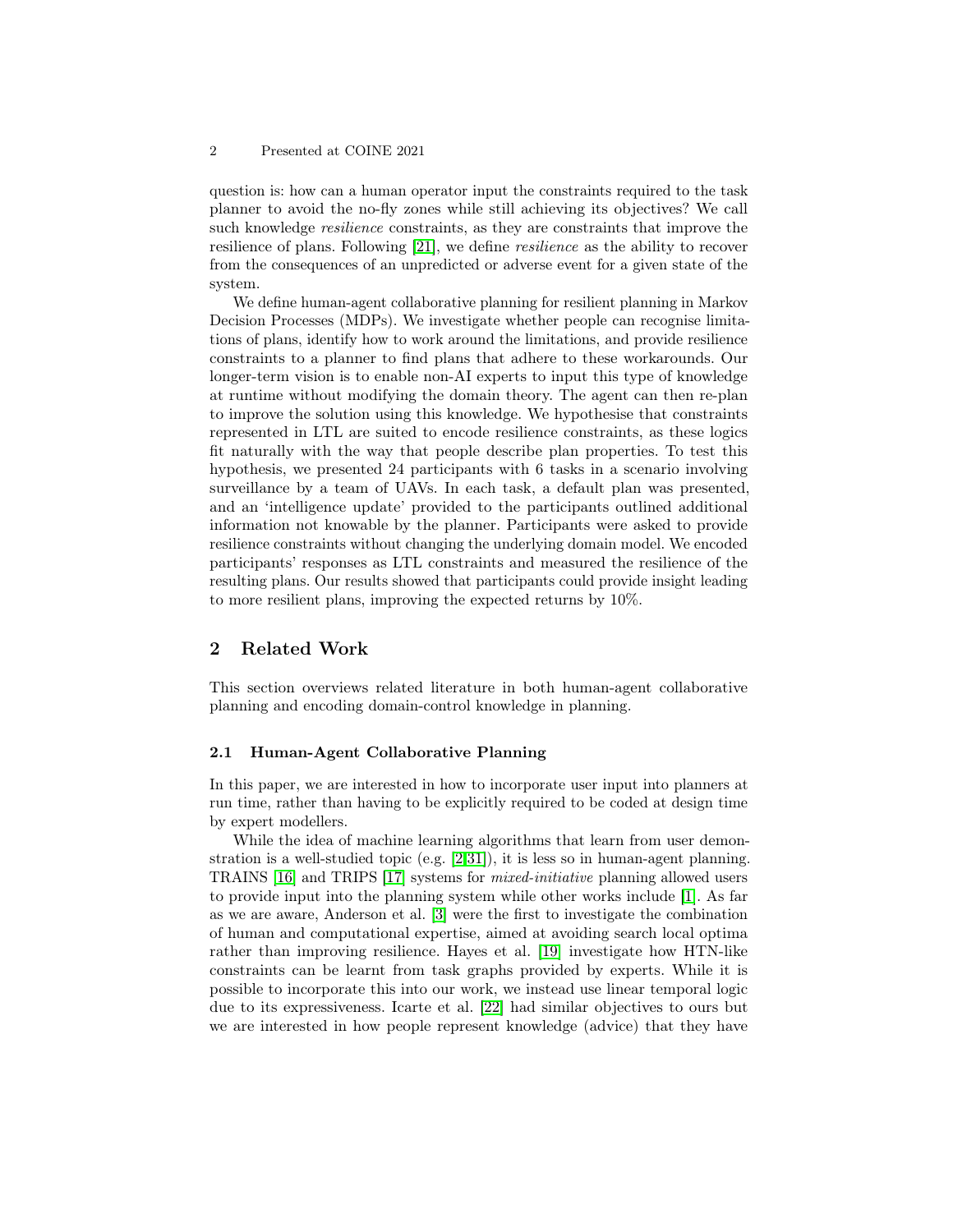without introducing domain variables, something they did not investigate. De Giacomo et al. [\[12\]](#page-13-5) use LTL to specify restraining specifications that could assess solutions using features unknown to the agent. They require external sensors to verify the restraining specifications, and they do not require agents to be aware of the constraints, while this is imperative for our agents. Similarly, they do not undertake user studies.

A complementary approach to ours is enabling humans to modify a reward function. Kelley et al. [\[23\]](#page-14-6) proposed an interface that allows an operator to increase and decrease the agent's reward functions; e.g. put a high reward on visiting a desirable area, allowing the operator to create more resilient plans. While they did not perform controlled human behavioural experiments, their approach would be complementary to ours, allowing simple constraints that can be modelled as rewards. For managing large teams of agents, we believe that the approach of using concepts such as LTL constraints would scale better because LTL is a better representation of the way that people describe behaviour [\[25\]](#page-14-7).

The work from Kim et al. [\[25\]](#page-14-7) is the closest related work to ours, and their experimental setup inspired ours. In their study, participants provided strategies in natural language for solving planning problems. These strategies were encoded as preferences in LTL, and new plans were generated. In five out of the six domains, the collaborative plans were lower cost than the non-collaborative plans. Kim et al. [\[25\]](#page-14-7) argue that LTL formulae are more suitable for representing how people instruct subordinates and are more succinct than explicitly enumerating the steps of a plan. The difference is the entire aim of the work: Kim et al. [\[25\]](#page-14-7) aim for strategies over entire domains that improve the cost and solving time of plans – in other words, design-time knowledge from people who understand planning — while in this work, we aim to increase resilience in individual, unpredicted situations using knowledge from operators.

#### 2.2 Encoding Domain-Control Knowledge in Planning

Domain-independent planners cope with complexity of planning through domainindependent heuristics [\[20\]](#page-14-8). However, domain-independent heuristics are not always well informed; for example, they miss key knowledge when interactions between goals are strong [\[18\]](#page-13-6).

Domain-specific Control knowledge (DCK) refers to knowledge for solving a particular problem, and is independent from the domain theory of a problem. It has been shown to increase the scalability of planners [\[4,](#page-13-7)[27\]](#page-14-9). There are a wide range of formalisms for representing DCK, including macro-actions [\[10\]](#page-13-8), abstracted state features for generalised planning [\[24\]](#page-14-10), procedural domain-control knowledge [\[5\]](#page-13-9), hierarchical planning [\[27\]](#page-14-9), and temporally-extended goals [\[4](#page-13-7)[,9](#page-13-10)[,8\]](#page-13-11). In this paper, we use temporally-extended goals, specified as linear temporal logic (LTL) formula, [\[9](#page-13-10)[,8\]](#page-13-11) to encode human knowledge. LTL-based planning is discussed in Section [3.3.](#page-4-0) As far as we are aware, experiments and applications using such formalisms has been performed only by using domain-control knowledge hand-coded by planning experts at design time, with only a comparatively few experiments looking at how expert users could supply such knowledge [\[25\]](#page-14-7).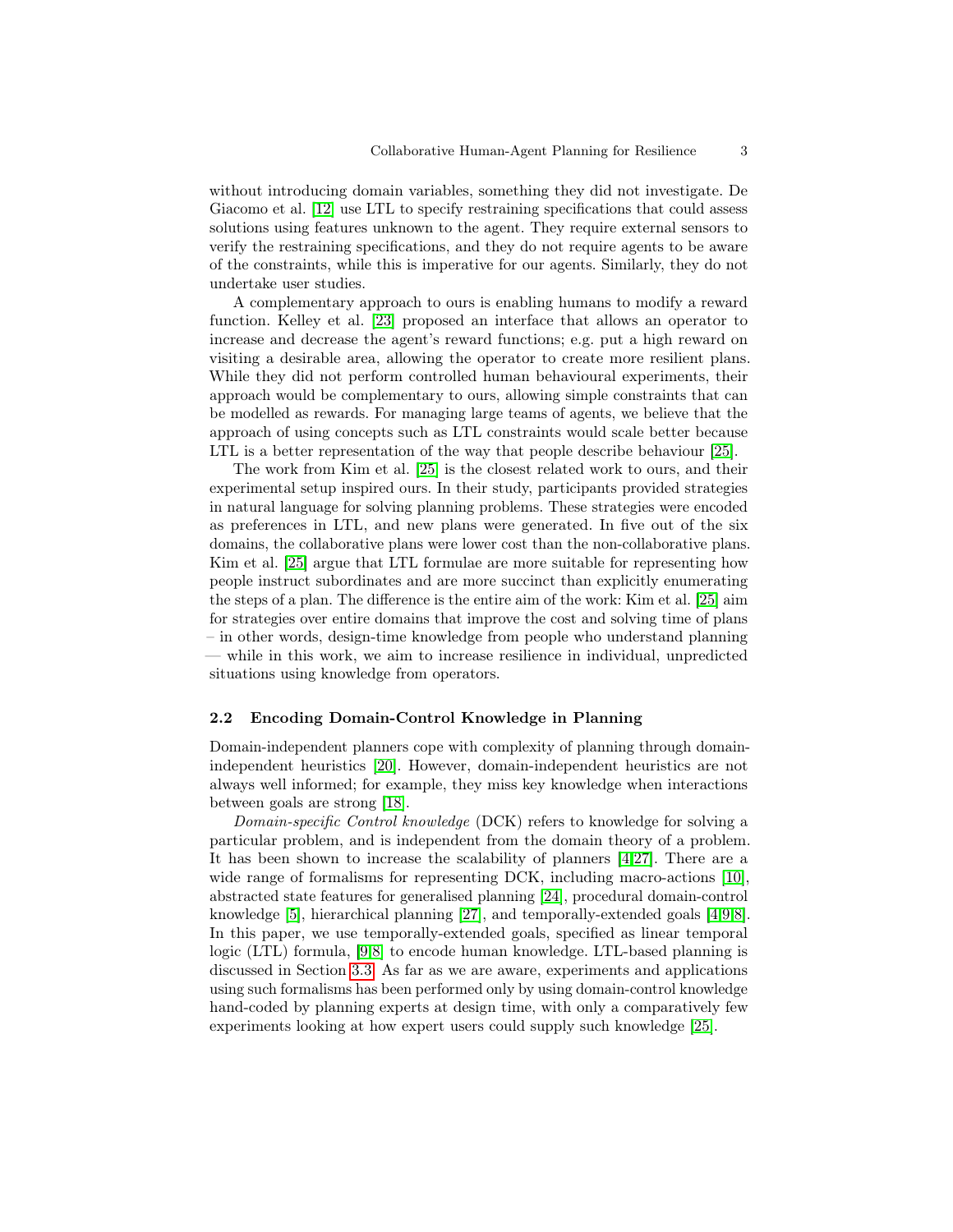## 3 Model of Collaborative Planning for Resilience

In this section, we define our model of resilient planning for MDPs, and extend this to human-agent collaborative planning using temporal constraints.

#### 3.1 Resilient Planning

Resilience is the ability to recover from the consequences of an unpredicted or unpredictable event for a given state of the system [\[21\]](#page-14-2). In this paper, we are interested in one type of resilient planning: when an automated planner cannot possibly derive a correct solution because it lacks the information and concepts necessary to do so. We assume that the information regarding the unpredicted event is known to a human operator, who can judge the resilience of the current plan. The challenge is that the model is obsolete; that is, no longer represents the problem at hand and an automated planner could only derive a correct solution by coincidence because it lacks the information and concepts necessary to represent the knowledge that is available to the operator directly. This is an important problem in many domains with incomplete models, and there will always be attributes for which automated planning tools cannot plan.

The challenge is that the planner has one model, but the resulting plan is executed in some environment that is unknown to the planner. This is, of course, an ubiquitous challenge in artificial intelligence: models used to make decisions are by definition incomplete simplifications of the world they model. A successful plan may work in one scenario while failing in another, but both correspond to the same scenario in the abstract model space.

To define this concept formally, we first define a conceptual model for planning. We adopt a common model of planning using *Markov Decision Processes* [\[29\]](#page-14-11).

Definition 1 (Markov Decision Process (MDP) [\[29\]](#page-14-11)). A Markov Decision Processs (MDP) is a tuple  $\Pi = (S, A, P, R, \gamma)$ , in which S is a set of states, A is a set of actions,  $P(s, a, s')$  is a transition function from  $S \times A \rightarrow 2^S$ , which defines the probability of action a going to state s' if executed in state s,  $R(s, a, s')$ is the reward received for transitions from executing action a in state s and ending up in state s', and  $\gamma$  is the discount factor.

**Definition 2** (Planning Problem [\[29\]](#page-14-11)). A planning problem is a tuple  $(\Pi, I, O)$ , in which  $I \in S$  is the initial state and O is the objective to be achieved. In the simplest case, a goal-directed MDP [\[18\]](#page-13-6), O is just a set of goal states, such as  $O \subset S$ , but a more common objective is simply to maximise the expected discounted reward [\[29\]](#page-14-11). or potentially satisfying preferences over plan trajectories  $[15]$ .

The task is to synthesise a policy  $\pi : S \to A$  from states to actions that starts in state I and achieves object O.

Definition 3 (Resilient Planning). We define a resilient planning problem as a tuple  $(\Pi, \Pi', I, O)$ , in which  $\Pi = (S, A, P, R, \lambda)$  is the base MDP and  $\Pi' = (S', A', P', R', \lambda')$  is the augmented MDP. Using  $\Pi$ , the automated planner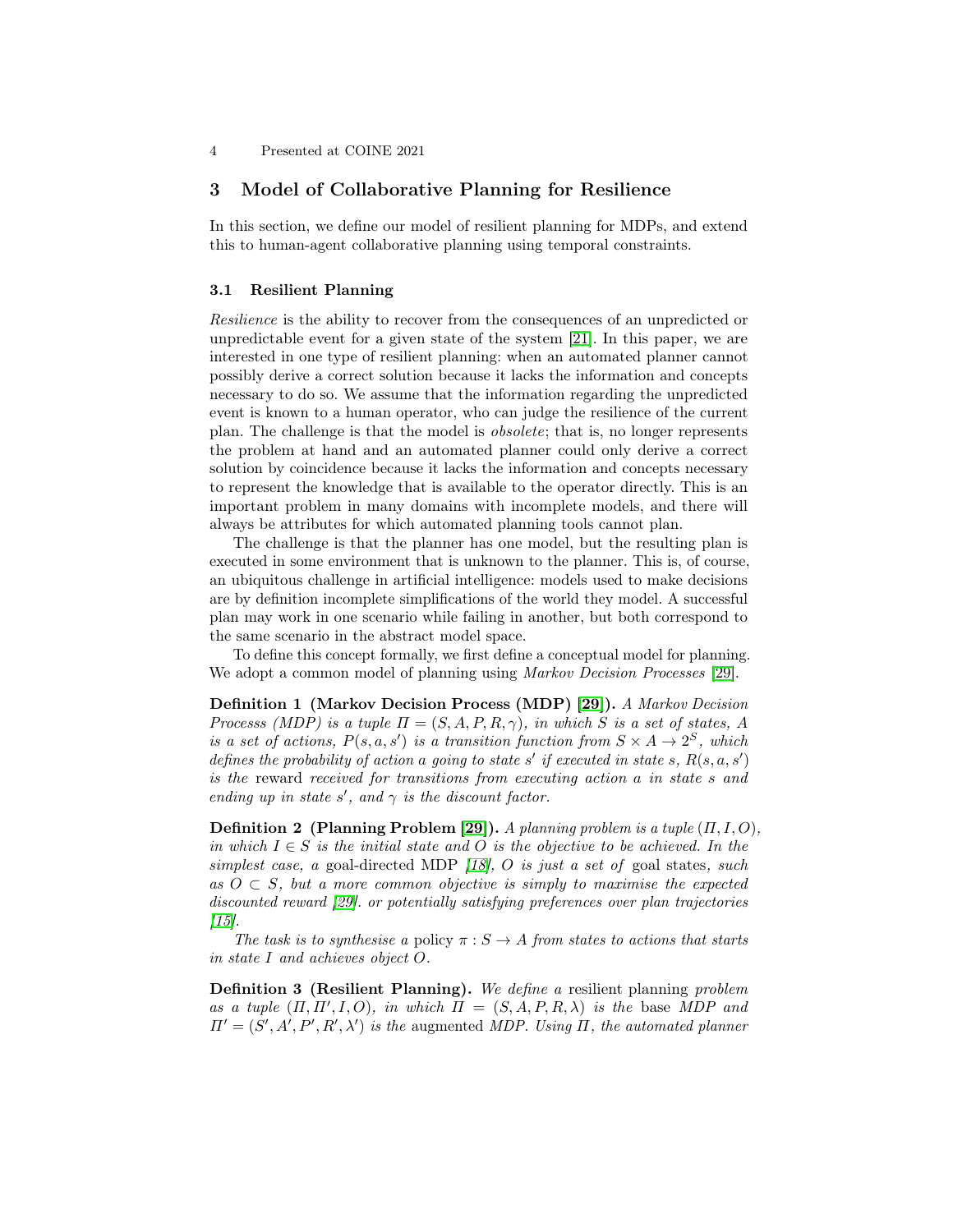synthesises a policy  $\pi : S \to A$  that achieves the objective O from initial state I over the augmented model  $\Pi'$ . We assume that  $S \subseteq S'$  and  $A \subseteq A'$ .

For a reward-maximising MDP problem, the planner produces a policy  $\pi$ , with the aim of maximising  $\sum_{t=0}^{\infty} \gamma^{t} R'(s'_t, a'_t, s'_{t+1})$  over all trajectories possible from  $\pi$ . Note here that the reward function, transition function, etc., are given by the augmented problem  $\Pi'$ , while the planner only has access to the base problem Π.

Clearly, the general task of resilient planning is not feasible, as  $\Pi$  and  $\Pi'$  could model completely different domains; e.g. a shipping port vs. a manufacturing line. However, given reasonable assumptions about the relationships between  $\Pi$  and  $\Pi'$ , such as  $S \subseteq S'$  and  $A \subseteq A'$ , the problem becomes more feasible. For example, an optimal policy on  $\Pi$  may still achieve high (but not maximal) rewards on problem  $\Pi'$  if the transition probabilities and rewards change only slightly.

## 3.2 Human-Agent Collaborative Planning for Resilient Planning

In our definition of resilient planning,  $\Pi$  is the planning model and  $\Pi'$  is the actual operation environment. In collaborative human-agent planning, the model  $\Pi$  is known to the planner, and the base model  $\Pi$  and alternative model  $\Pi'$ are both partially known to the human. For example, the human represents the concepts and locations of no-fly zones in their mental model.

<span id="page-4-1"></span>Definition 4 (Collaborative resilient planning). We define a collaborative resilient planning problem as a resilient planning problem  $(\Pi, \Pi', I, O)$ . The task of the human is to define an augmented initial state  $I'$  and objective  $O'$  for the automated planner to synthesis a policy  $\pi : S \to A$  using  $(\Pi, I', O')$ , such that  $\pi$ solves the objective  $O$  from initial state  $I$  under problem  $\Pi'$ .

Note the human can modify objectives, but not the domain model (transitions). There are two main reasons for only modifying the objectives. First, it treats the planning agent as a black-box, making it easier to design interaction with such agents, as highlighted in [\[12\]](#page-13-5). Second, we believe that the cognitive demands of modifying action definitions and state spaces would be difficult and error-prone for operators under time pressure, and require a level of knowledge that unduly restricts usability, while changing objectives may be more feasible [\[25\]](#page-14-7).

#### <span id="page-4-0"></span>3.3 Resilient Planning using Temporal Constraints

A key to solving a collaborative resilient planning problem is how to structure  $O'$ . We claim that temporal constraints provide a suitable formalism to describe the 'shape' of solutions. That is, they propose a structure over the generated plans, rather than just goal states or rewards. In short, planners that support temporal constraints are domain-configurable planners in the taxonomy of Nau [\[26\]](#page-14-12), different from domain-specific planners because they can generalise to other domains, but more flexible than domain-independent planners because they support domain-control knowledge. These claims align with recent works, e.g. [\[22\]](#page-14-5).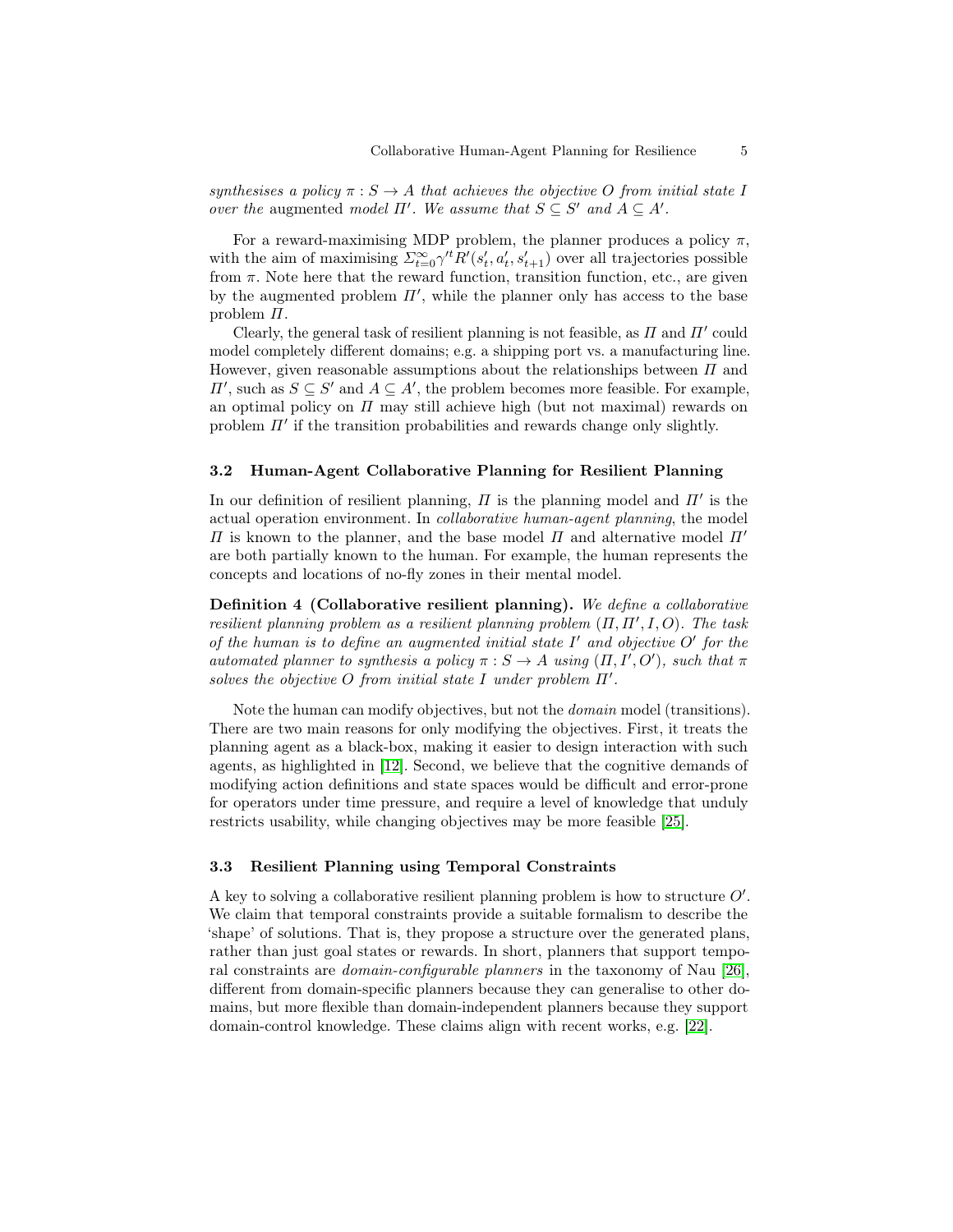Temporal constraints encode properties that hold over the whole sequence of states in a solution plan  $[4,9,8]$  $[4,9,8]$  $[4,9,8]$ . They are flexible enough to specify liveness constraints (some good thing eventually happens), safety constraints (some bad thing never happens), and fairness constraints (an outcome will happen infinitely often if attempted an infinite number of times). A standard way for expression temporal constraints is linear temporal logic.

Definition 5 (Linear Temporal Logic [\[28\]](#page-14-13)). Linear temporal logic (LTL) is an extension of propositional logic with modal operators to describe temporal relationships between states on a trajectory. Given a set of atomic propositions P, the grammar for LTL is defined as follows:

$$
\phi ::= p \mid \neg \phi \mid \phi \land \phi \mid \bigcirc \phi \mid \phi \mathcal{U} \phi,
$$

in which  $p \in P$ ,  $\neg$  and  $\wedge$  are logical negation and conjunction respectively,  $\bigcirc \phi$ specifies that  $\phi$  will hold in the next state, and U is the 'until' operator, for which  $\psi\mathcal{U}\phi$  states that  $\psi$  will hold until  $\phi$  becomes true. New temporal operators can be derived from these basic definitions, such as always achieving a particular state, or achieving a particular state at some point in the future.

**Definition 6 (LTL Planning).** An LTL planning problem is a tuple  $(\Pi, I, O, \phi)$ , in which  $\Pi$  describes an MDP, I and O are the initial states and objectives respectively, and  $\phi$  is an LTL formula.

A policy is valid iff it achieves the objectives and iff the trajectories generated from the policy satisfy the temporal constraint  $\phi$ .

There exists several LTL solvers in classical planning [\[4,](#page-13-7)[9\]](#page-13-10), non-deterministic planning [\[8\]](#page-13-11), and planning with MDPs [\[15\]](#page-13-12). Other works include [\[14,](#page-13-13)[11,](#page-13-14)[6](#page-13-15)[,7](#page-13-16)[,13\]](#page-13-17). Most of these solvers address the problem by encoding the LTL constraint as an finite state machine (FSM), and then derive a new planning problem that is the cross product of the FSM and the original planning problem. This product problem can be solved by the underlying solver. The accepting states are reached if a generated trajectory satisfies the LTL constraint. The method of solving is not the focus of this paper.

## 4 Evaluation

The goals of our evaluation are: (1) to determine whether participants can identify invalid plans due to the incompleteness of the planning model; and (2) whether participants can improve plan resilience via insights encoded as temporal constraints.

## 4.1 Domain

We simulated an aerial surveillance scenario, based on an application of interest to our industry partner. Participants played the role of an operator controlling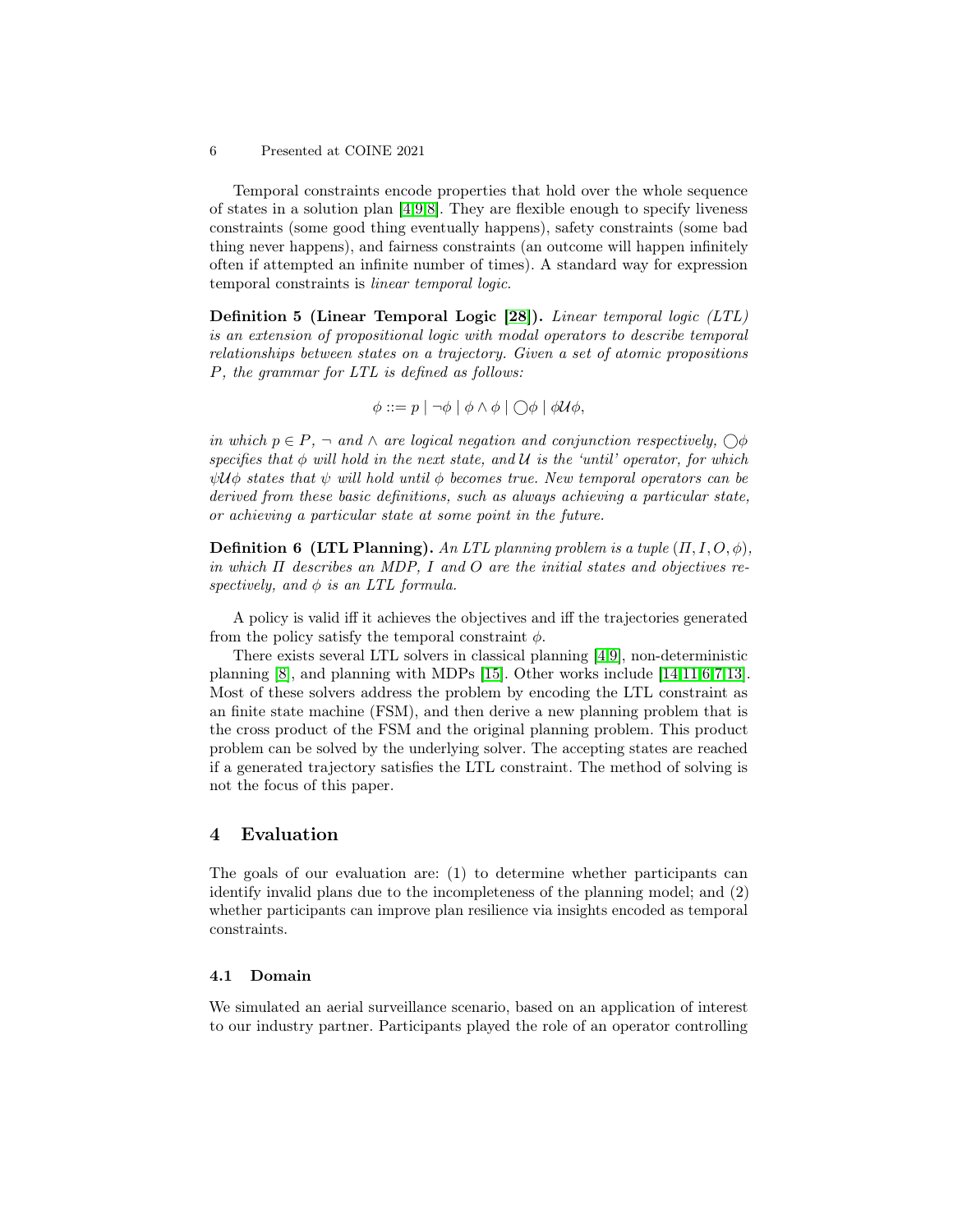multiple unmanned aerial vehicles (UAVs), with the objective of undertaking surveillance on assets and targets (unidentified sea vehicles) in the environment. The UAVs are capable of: (1) navigating between cells specified by coordinates; (2) picking up and dropping pallets; and (3) taking and communicating photos of the targets. The objectives are to take photos of all targets, visit each asset at least once, and when required, deliver pallets to assets. An intelligent agent assists in achieving the default objectives of surveillance, but the planning model used by the planner makes some assumptions: 1) all targets are unknown; 2) the objectives of taking photos, visiting assets, or delivering pallets can be achieved in any order; 3) the targets and assets move at approximately the same speed; and 4) all UAVs are well resourced to complete their missions. While conceptually the task seems straightforward, the set of possible allocations is combinatorially large, and solving this is difficult without automated assistance for anything other than trivial problems.

## 4.2 Protocol

We asked 24 participants, from different backgrounds such as defence science, and government, to complete six surveillance tasks. Over half had a qualification in computer science. Each task had the same baseline objectives described above, and additional 'Operator Preferences', which are ordered preferences that the plans should achieve for this specific task only, but not in general. For example, identifying particular targets before others. The models for each task were specified as a deterministic planning task using PDDL 3.0, and represent the base model  $\Pi$  from Definition [4.](#page-4-1)

Baseline Plan The participants were presented with a baseline plan that achieves the baseline objectives, generated using a state-of-the-art planning that models temporal preferences, LPRPG-P [\[9\]](#page-13-10). To help the participants visualise this task, the plans were visualised on simple maps that showed the assumed trajectory of targets (if they were non-stationary) and the proposed plan for the UAVs. One scenario is shown in Figure [1.](#page-7-0)

Intelligence Updates Participants received 'updates', which are new information derived from intelligence reports that may affect a plan. Importantly, updates contained some information that was not considered in the original model. For example, for the scenario in Figure [1,](#page-7-0) participants were told that certain coordinates contained heavy fog, and thus taking a picture of the (moving) target in this fog may be unsuccessful. However, the planning model had no concept of 'fog', and as such, participants could not simply tell the planner to avoid fog. m

Resilience Constraints For each task, participants were asked to: 1) provide an alternate plan that satisfies the baseline requirements, operator preferences, and the intelligence update; and 2) to write, in natural language, what goals and preferences they would tell the intelligent agent to fulfil so that it would generate the plan provided in item (1). We note that the participant constraints were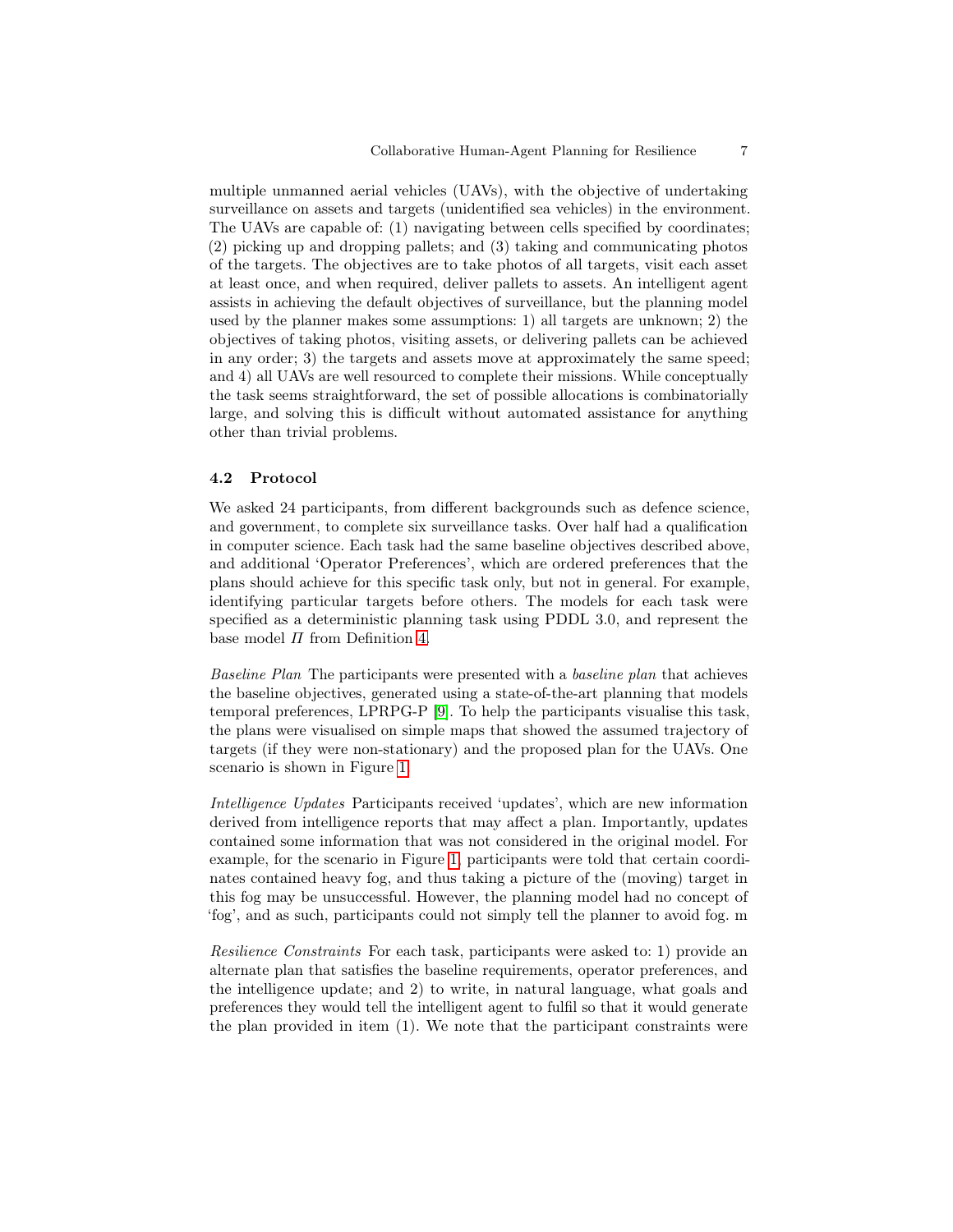<span id="page-7-0"></span>Table 1: The Six Tasks Completed by Participants.

|      | Scen-Description                    |  |  |
|------|-------------------------------------|--|--|
| ario |                                     |  |  |
| T1   | Fog in a specific area, limiting    |  |  |
|      | visibility to take photos of tar-   |  |  |
|      | gets.                               |  |  |
| T2   | One target identified as friendly,  |  |  |
|      | one identified as hostile, possess- |  |  |
|      | ing missiles that could take out    |  |  |
|      | a drone.                            |  |  |
| T3   | One UAV facing heavy head-          |  |  |
|      | winds and will take longer than     |  |  |
|      | anticipated to reach its target.    |  |  |
| T4   | One UAV out of service and one      |  |  |
|      | target is friendly.                 |  |  |
| Т5   | Two UAVs low on fuel, with dif-     |  |  |
|      | ferent estimates of their likeli-   |  |  |
|      | hood of reaching their targets.     |  |  |
| Т6   | Uncertainty about the location      |  |  |
|      | of a resource that must be deliv-   |  |  |
|      | ered to an asset.                   |  |  |



Intelligence update: Cells (4,2) and (5,2) contain fog. It is unlikely any photo taken in these regions will succeed.

Fig. 1: Example of one of the tasks used in the study.

constraints on the UAV plans and not on the environment, that is, participants could only provide preferences for the UAVs. Table [1](#page-7-0) gives an overview of the intelligence updates received for all six scenarios, that is, six participant tasks. The complexity of the aerial surveillance scenario is in the fact that participants had to consider how to state constraints affect the concurrent behaviour of multiple vehicles satisfying the baseline requirements, operator preferences, and the intelligence update. While the participants were required to specify manual plans, they were provided with baseline plans to begin with. This means that they were working with an intelligent planner rather than solving the task from scratch.

#### 4.3 Procedure

The experiment began with a training task using the same domain to ensure that the participants understood the task, and then participants were given six tasks of varying complexity. Participants typically took between 30-40 mins to complete the study although were not given any time limit.

The participants' resilience constraints were manually encoded into LTL constraints by the authors, which took an average of 30 minutes for all six tasks. Table [2](#page-8-0) lists some examples of the participant responses and the encodings using PDDL 3.0. The augmented plans were generated using LPRPG-P [\[9\]](#page-13-10) as planning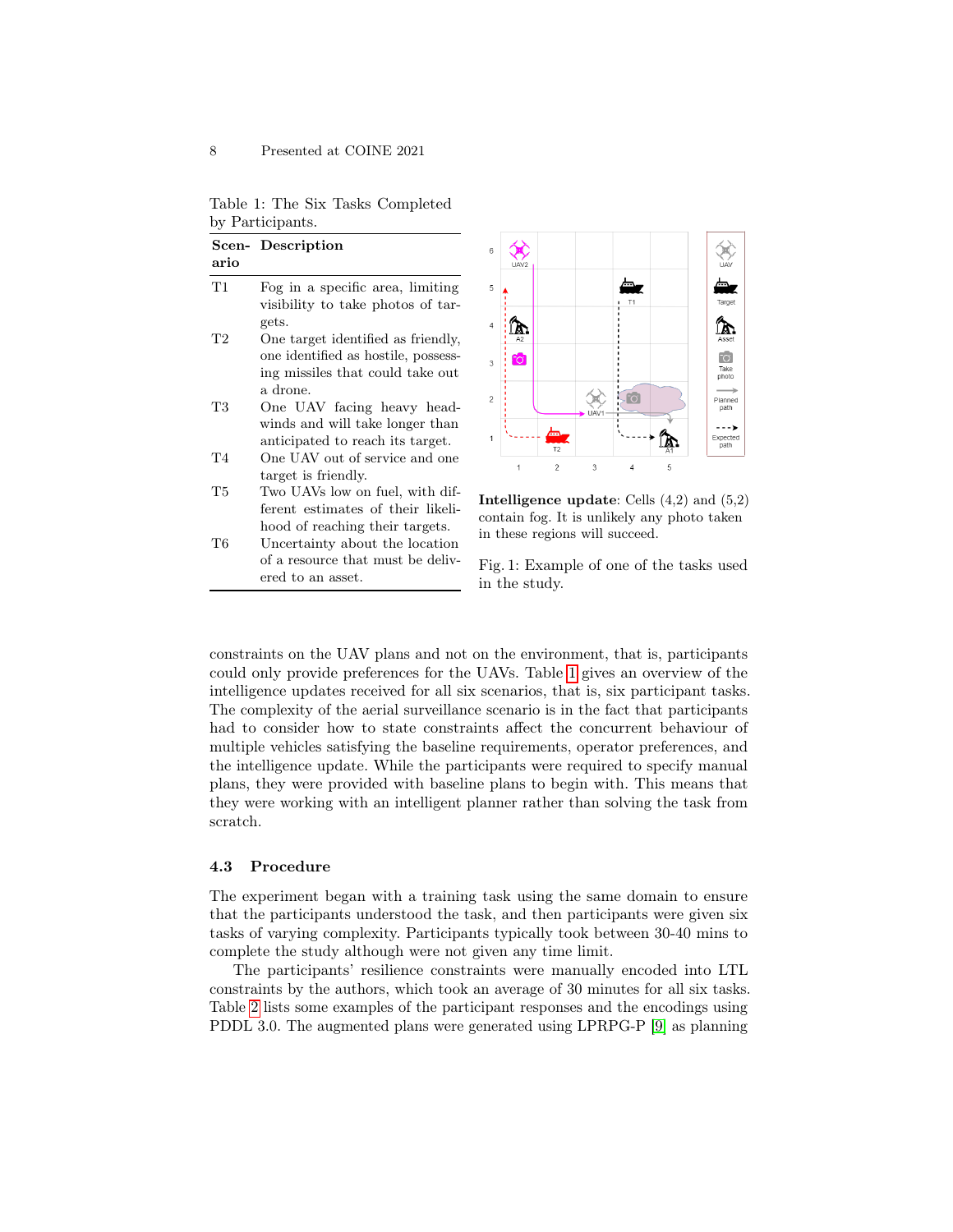<span id="page-8-0"></span>Table 2: Examples of preference encodings, where UAV1 and UAV2 are unmanned aerial vehicles and T1 is a target.

| <b>Statement</b>                                 | Encoding                                                                              |  |                                    |
|--------------------------------------------------|---------------------------------------------------------------------------------------|--|------------------------------------|
| Move UAV1 to cell 4,3 and<br>take picture of T1. | (preference p1 (sometime-after)<br>$(agentloc$ uav1 v4 v3)<br>$(have-photo t1 uav1))$ |  |                                    |
| UAV1 to take all photos.                         | $\frac{1}{2}$ (for all $(?t - target)$ )<br>(preference p1)                           |  | $(sometric (have-photo ?t uav1)))$ |
| D <sub>2</sub> to deliver pallet R <sub>1</sub>  | (preference p1)                                                                       |  | $(sometric (carry-pallet r1 d2)))$ |

problem  $(\Pi, I', O')$ . We did not set any restrictions on memory and time available to the planner; our problems were solved on a 64-bit machine with 8GB ram and i7 processor.

#### 4.4 Assessing Plans

While the planning tasks were specified as deterministic multi-agent plans, the second model, which we call the assessment model, was an MDP, which modelled the rewards for completing tasks and the uncertainties in the environment. Note that we did not provide the assessment model to the participants because we believe that giving all of the underlying MDP model does not reflect reality, and in most cases, this information is not available.

A baseline deterministic model formed the base of the MDP model, simply using all of the same variables, actions, preconditions, and effects. Then, the following modifications were made. For each goal/preference, a reward of 20 was given, while for each action in a plan, a cost of 1 was applied. For ordering between preferences (e.g. each preference A before preference B), a reward of 10 was given if this ordering was preserved. Any tasks containing quantified uncertainties (that is, where participants were given an uncertainty estimate), these uncertainties were used; while for unquantified uncertainties, we used 50% as the estimate. From this assessment model, the expected return of the baseline plan and participants' plans were calculated using a simple custom solver. As well as the baseline plan, participants' plans were compared against an optimal plan, which is a plan that maximises the expected return given the MDP assessment model.

### 5 Results

## 5.1 Automated Plans Encoded as LTL

Table [3](#page-9-0) compares the baseline plans with the plans generated using the resilience constraints. The Base Plan is the expected return of the original plan generated without the intelligence update. The  $Opt.$  Plan is the maximum expected return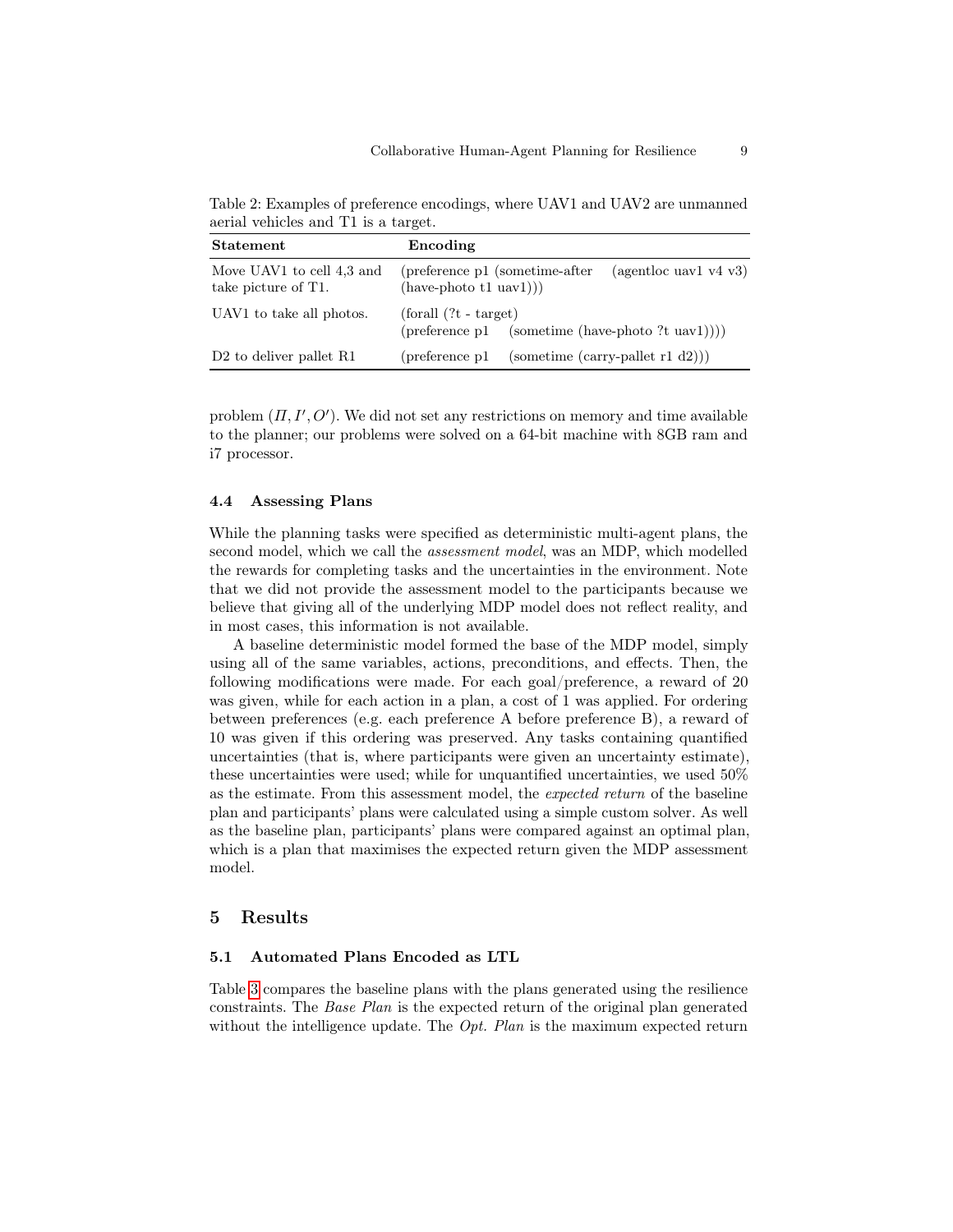with respect to the intelligence update, generated using a simple customised solver. The Auto. Plan shows the average and standard error of the expected return of 24 plans generated from using the automated planner (LPRPG-P) with the participants' constraints encoded as LTL. Improvement is the percentage improved between the baseline and manual plan, while Optimality is the percentage difference between the optimal and automated plans. The p-values are derived using a Mann-Whitney  $U$  test (ranked sum test) for unpaired samples.

<span id="page-9-0"></span>Table 3: Comparing automated plans with baseline and optimal plans. Numbers in brackets represent the standard error.

|                | Task Plan Plan | Base Opt. | Auto.<br>Plan | Improvement                             | Optimality                            |
|----------------|----------------|-----------|---------------|-----------------------------------------|---------------------------------------|
| T1             | 72             | 83        | 80.9(0.4)     | $12.3\%$ $(p < .01)$ -2.6\% $(p < .01)$ |                                       |
| T <sub>2</sub> | 65             | 87        | 70.7(1.9)     |                                         | 8.8\% $(p < .01)$ -18.7\% $(p < .01)$ |
| T3             | 76             | 92        | 85.8(1.2)     | 12.9\% $(p < .01)$ -6.7\% $(p < .01)$   |                                       |
| T <sub>4</sub> | 63             | 68        | 67.3 $(0.8)$  |                                         | 6.7\% $(p < .01)$ -1.1\% $(p = .76)$  |
| <b>T5</b>      | 53             | 70        | 58.7 $(0.8)$  | 10.8\% $(p < .01)$ -16.1\% $(p < .01)$  |                                       |
| Т6             | 70             | 80        | 76.9(0.3)     |                                         | 9.9% $(p < .01)$ -3.9% $(p < .01)$    |
| Ave.           |                |           |               | $10.2\%$                                | $-8.2\%$                              |

<span id="page-9-1"></span>Table 4: Execution times for automated plans. Numbers in brackets represent the standard error.

|                | Time (seconds) |       |                     |  |
|----------------|----------------|-------|---------------------|--|
|                | <b>Base</b>    | Opt.  | Auto.               |  |
|                | Task Plan      | Plan  | Plan                |  |
| T1             | 0.32           | 0.40  | 0.7(0.1)            |  |
| T <sub>2</sub> | 0.77           | 1.05  | 4.4(0.4)            |  |
| <b>T3</b>      | 0.24           |       | 460.50 317.9 (40.5) |  |
| T <sub>4</sub> | 0.79           | 21.00 | 4.9(1.7)            |  |
| <b>T5</b>      | 0.25           | 27.26 | 1.1(0.2)            |  |
| T6             | 1.05           | 2.27  | 2.3(0.7)            |  |
| Ave.           | 0.57           | 85.41 | 55.2(21.5)          |  |

The results support that LTL encodings are suitable for representing participants' plans. Across all tasks, participants were able to express preferences such that the resulting plans (generated by the planner) were significantly more resilient plans ( $p < 0.05$ ). In only nine instances across all of the 144 tasks did participants preferences not generate an improved plan, and only one had a strictly lower expected return. In this case, it is clear that this was due to a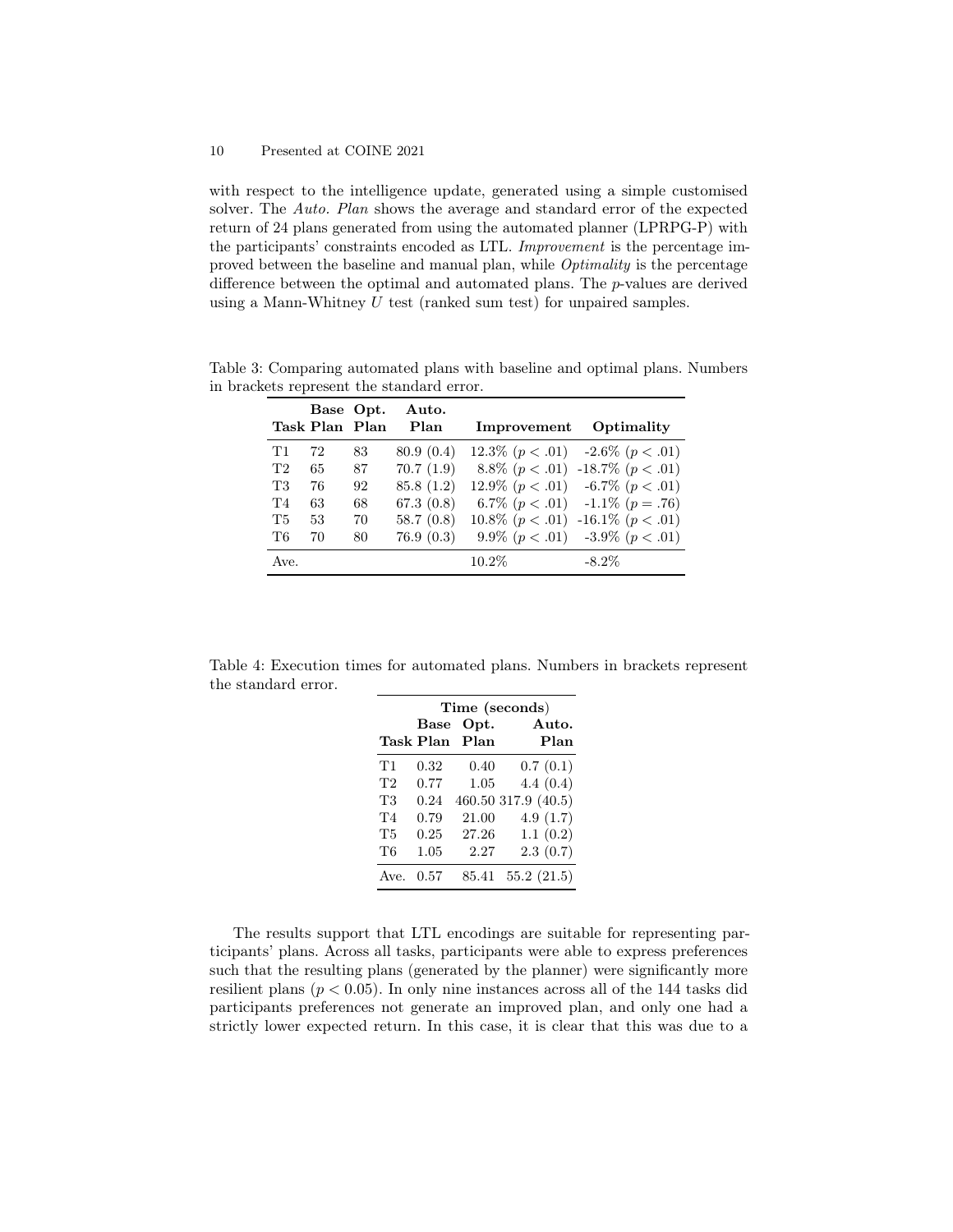<span id="page-10-0"></span>

| Statement                                                                                            | Encoding                                                                                                                                                                                                                          | Planning<br>Time(s) |
|------------------------------------------------------------------------------------------------------|-----------------------------------------------------------------------------------------------------------------------------------------------------------------------------------------------------------------------------------|---------------------|
| Assign D1 to take photo of T2<br>and D2 to take photo of T1 to<br>intercept targets at minimum time. | (preference intercept-t1)<br>(sometime (have-photo t1 d2))<br>(preference intercept-t2)<br>(sometime (have-photo $t2 d1$ ))                                                                                                       | 1.11                |
| I want to turn D1 off so that D2<br>takes all photos and visits all assets.                          | (preference not-move-d1)<br>(always (agentloc d1 v0 v7)))<br>$(preference not-d1-to-t1)$<br>$(\text{always} \ (\text{not} \ (\text{have-photo} \ t1 \ d1))))$<br>(preference not-d1-to-t2)<br>$(always (not (have-photo t2 d1)))$ | 460.5               |
| I want D2 to photos of both targets, (forall (?t - targets)<br>T1 and T2.                            | (preference d2-to-targets)<br>(sometime (have-photo ?t $d2$ )))                                                                                                                                                                   | 184.8s              |

Collaborative Human-Agent Planning for Resilience 11

Table 5: Examples of task 3 encodings and execution times.

misunderstanding of the intelligence update. On aggregate, the resilient plans were sub-optimal for five of the six tasks  $(p < 0.05)$ . For task 4, most of the participants' preferences generated an optimal plan.

The results also demonstrate that participants successfully used the intelligence update to identify problems with the baseline plan and work around this. Over the six tasks, participants were consistently able to specify plans with an improved expected return over the baseline plan. Participants did not always specify the optimal plan. This could be due to the short training session and only six tasks not being enough to learn many subtleties of the domain. Further, participants were not given quantified uncertainties and rewards, so could not have calculated the maximum expected reward optimally. We did not provide the complete assessment model to the participants because in reality, this information is not available. More importantly, our results show that even with incomplete information, participants could still have an impact.

Table [4](#page-9-1) shows the execution times for generating plans. From these results, we can see overall that using resilience constraints (both our own and the participants') take longer to generate than the baseline. This is because preferences are soft constraints that typically make the problem harder: plans need to satisfy both the baseline goals and the soft constraints, and soft constraints do not prune the search space. The results for task 3 particularly vary significantly between participants, with some plans generated in 1-2 seconds, while others ranged from 300-500 seconds. From our investigations, we believe this is a limitation of the planner rather than the participants' responses. Table [5](#page-10-0) provides some examples of the encodings and the execution times for some of the responses for task 3.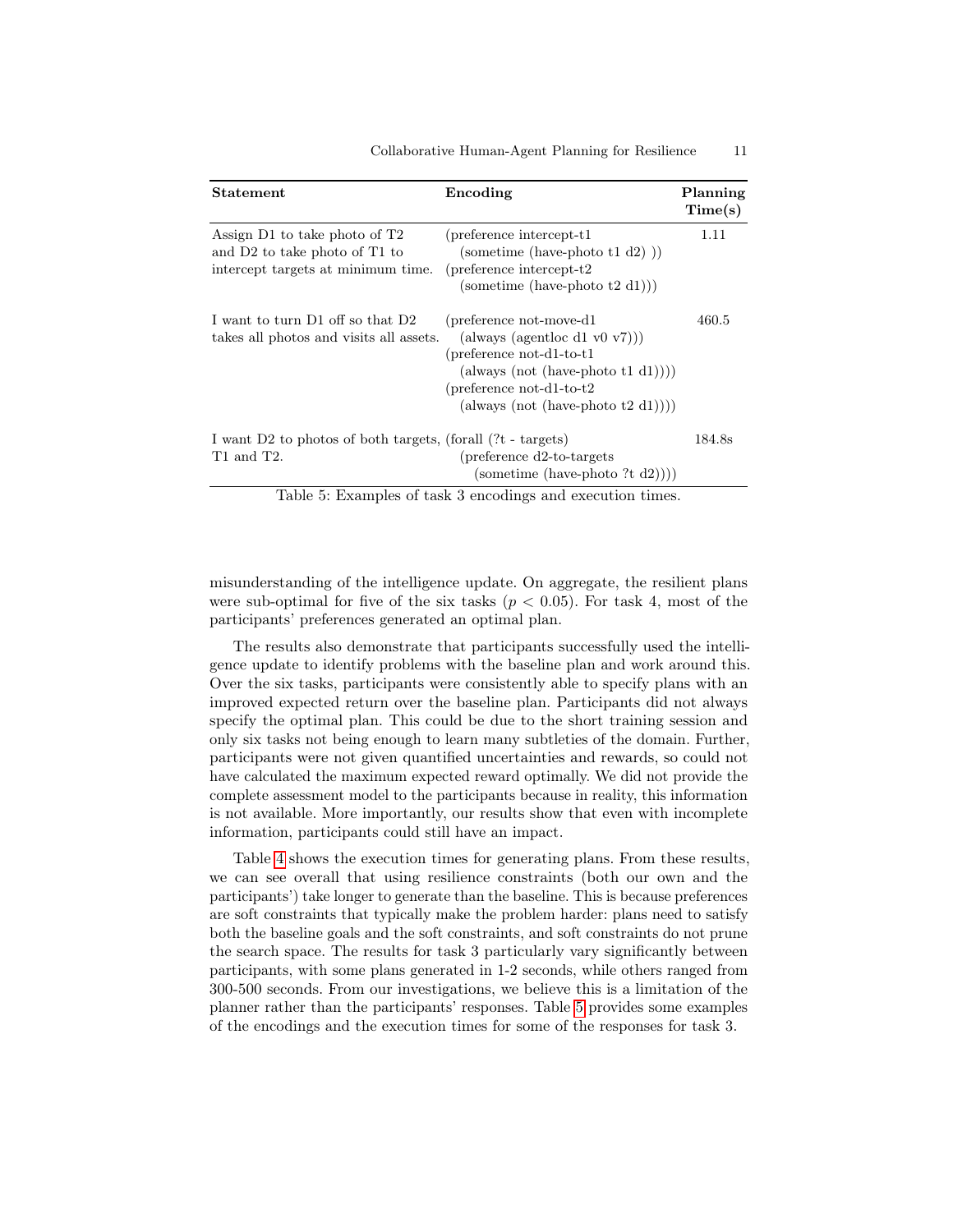#### 5.2 Comparison of Manual and Automated Plans

Table [6](#page-11-0) shows the absolute and relative differences of expected return between manual and automated plans. For tasks 3-6, there was no significant difference  $(p < 0.05)$ . This is further evidence that LTL formula is a suitable representation for capturing resilience constraints. For task 1, the automated plans had a higher expected return than the manual plans ( $p < 0.05$ ). This is the fog scenario from Figure [1.](#page-7-0) In this case, many participants' manual plans moved UAV1 to cell

| Task           | Manual<br>Plan | Auto<br>Plan              | Average<br>Diff | Ave. Relative<br>Diff |
|----------------|----------------|---------------------------|-----------------|-----------------------|
| T1             | 79.7(0.3)      | $80.9(0.4)$ 1.2 $(0.5)$   |                 | 1.4\% $(p < .010)$    |
| T <sub>2</sub> | 73.8(2.1)      | $70.7(1.9) -3.1(1.6)$     |                 | $-4.8\%$ ( $p=.013$ ) |
| T3             | 85.4 (0.9)     | 85.8 (1.2)                | 0.4(0.9)        | $0.2\%$ ( $p=.497$ )  |
| T <sub>4</sub> | 67.5(0.4)      | 67.3 $(0.8)$ -0.3 $(0.4)$ |                 | $-0.6\%$ ( $p=.192$ ) |
| <b>T5</b>      | 58.8 $(0.8)$   | 58.7(0.8)                 | 0.0(0.6)        | $-0.2\%$ ( $p=.153$ ) |
| T6             | 77.0(0.2)      | $76.9(0.3)$ 0.0 $(0.3)$   |                 | $-0.1\%$ ( $p=.841$ ) |
| Ave.           |                |                           | $-0.3(0.2)$     | $-0.7\%$              |

<span id="page-11-0"></span>Table 6: Difference between expected return of manual and automated plans. Numbers in brackets represent the standard error.

(4,3), then moving three cells to asset A1. However, for most, their resilience constraints stated UAV1 to NOT take a photo in cells  $(4,2)$  or  $(4,3)$ , which allowed the planner to find the more efficient path of taking the photo at cell (4,1), then moving just one cell to asset A1. This demonstrates one advantage of declarative constraints: the planner can search out the best way to achieve the constraint. We believe for more complex scenarios, we would see this more often because specifying a complete control plan would be infeasible. For task 2, we see the inverse: the manual plans have a higher return than the automated plans. The LTL constraints did not control the UAVs in an intended way, however, we believe that had the participants been able to see the generated plans, they would have been able to correct the constraints.

#### 5.3 Control vs. Declarative Preferences

We analysed the participant responses and classified the resilience constraints as either control or declarative. Control constraints provide explicit control commands, such as manoeuvring a particular UAV to a particular location, then taking a photo, then going to an asset; while declarative constraints specify a property, such as that the UAV could take a photo of a particular target. There were 32 and 112 *control* and *declarative* types respectively.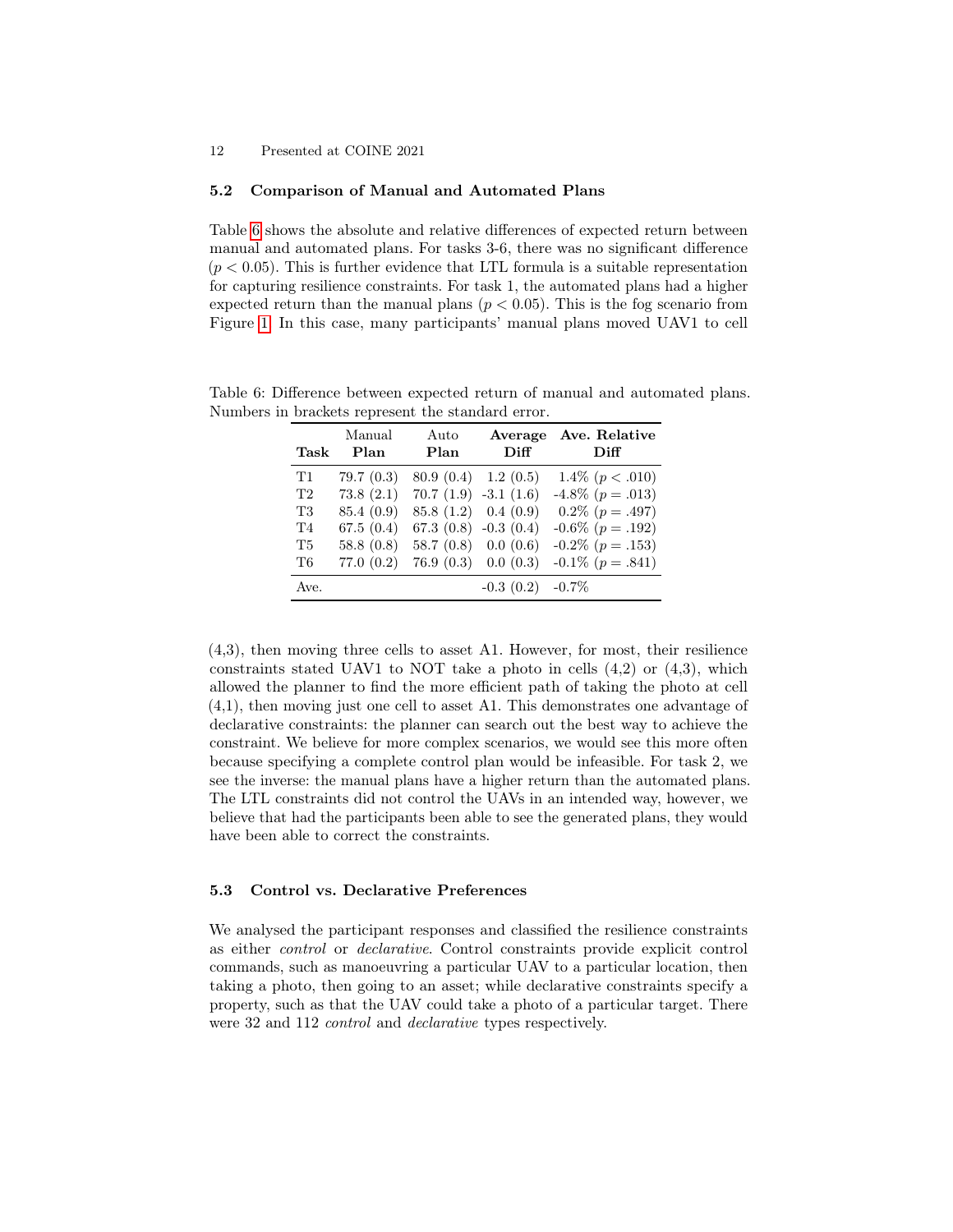Figure [2](#page-12-0) shows that participants used declarative preferences more as they completed more tasks, which could relate to either experience, task complexity, or both. We compared the differences of manual and automated plans, defined as the number of actions present in the manual plan but not

<span id="page-12-0"></span>

Fig. 2: Control vs. declarative information and plan similarity

in the automated plan. No significant difference was noted in terms of plan differences overall between the preferences types. We compared the plan differences between first and last three tasks, that is,  $T1 - T3$  (M=5.5, SD=3.2) &  $T4 - T6$  $(M=6.5, SD=2.9)$ ; increased use of declarative preferences leads to significant differences between plans. This is not surprising because with declarative preferences, the planner has more control over the solution. While this is only over six tasks, we expect that this result would hold more generally. Such differences raise potential issues of trust and transparency. That is, such differences, if not understood and accepted by the operator, could decrease the operator's trust in intelligent agents, and ultimately result in disuse.

# 6 Conclusions

We investigated whether people could recognise the limitations of automaticallygenerated plans and specify constraints on new plans that are more resilient. Twenty-four participants specified constraints for improving baseline plans that had limitations. Our results show that participants' constraints expressed using LTL improved the expected return of the plans, demonstrating the potential to include human insight into collaborative planning for resilience. In future work, we aim to perform experiments with participants in the loop, enabling them to specify preferences using a restricted language that can be automatically encoded as LTL constraints, and refine the solution iteratively. We will investigate more intuitive and natural methods for eliciting resilience constraints to enable automatic encoding in LTL. We also aim to explore tasks of varying complexity levels in different domains. In terms of presenting the tasks to the participants, we could also different ways, such as randomly presenting the tasks of varying complexity.

Acknowledgements The research was funded by a Sponsored Research Collaboration grant from the Commonwealth of Australia Defence Science and Technology Group and the Defence Science Institute, an initiative of the State Government of Victoria.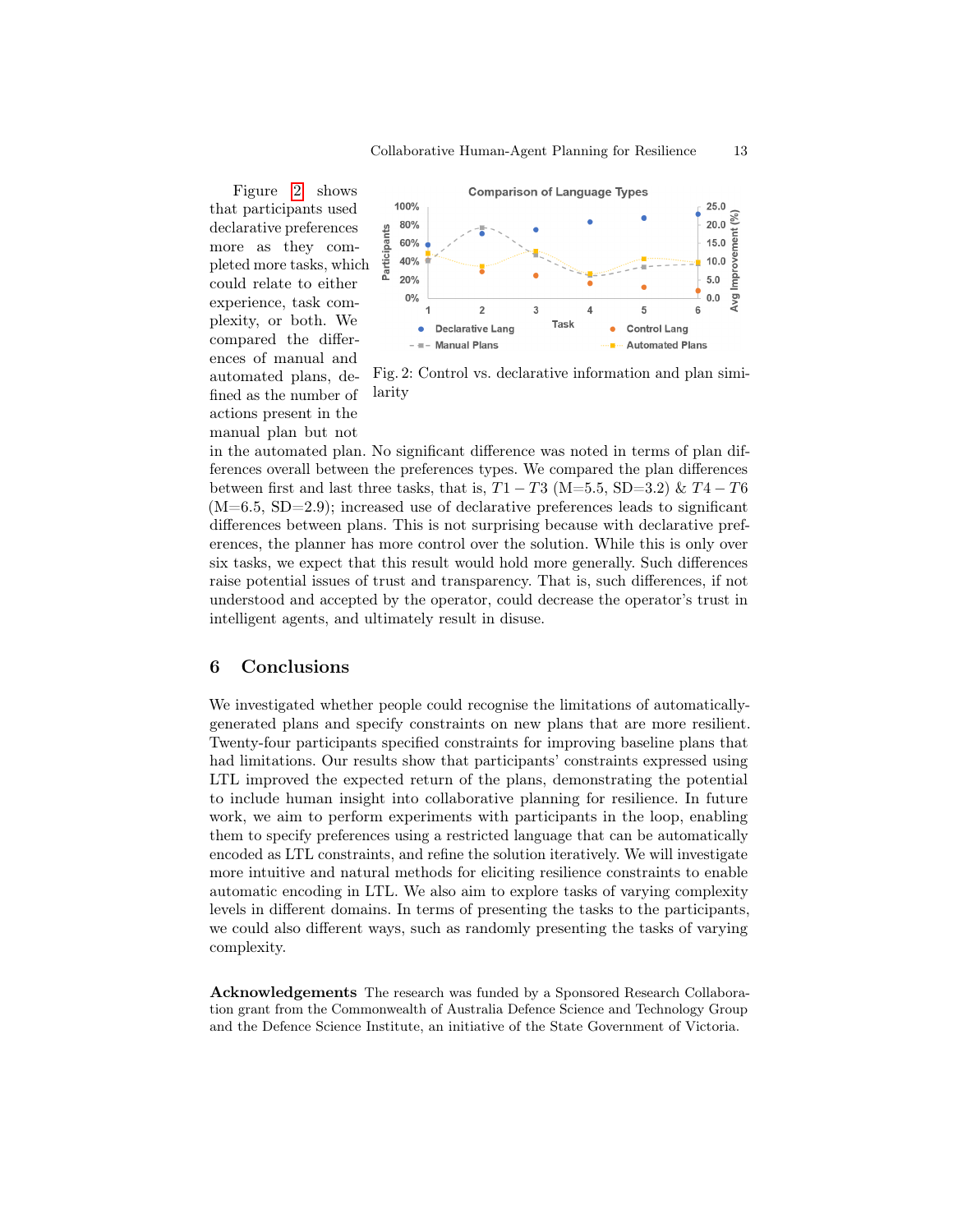## References

- <span id="page-13-3"></span>1. Ai-Chang, M., Bresina, J., Charest, L., Chase, A., Hsu, J.J., Jonsson, A., Kanefsky, B., Morris, P., Rajan, K., Yglesias, J., et al.: Mapgen: mixed-initiative planning and scheduling for the mars exploration rover mission. IEEE Intelligent Systems  $19(1), 8-12(2004)$
- <span id="page-13-0"></span>2. Amershi, S., Cakmak, M., Knox, W.B., Kulesza, T.: Power to the people: The role of humans in interactive machine learning. AI Magazine 35(4), 105–120 (2014)
- <span id="page-13-4"></span>3. Anderson, D., Anderson, E., Lesh, N., Marks, J., Mirtich, B., Ratajczak, D., Ryall, K.: Human-guided simple search. In: Proceedings of the Seventeenth National Conference on Artificial Intelligence and Twelfth Conference on Innovative Applications of Artificial Intelligence. pp. 209–216 (2000)
- <span id="page-13-7"></span>4. Bacchus, F., Kabanza, F.: Using temporal logics to express search control knowledge for planning. Artificial Intelligence  $116(1)$ , 123–191 (2000)
- <span id="page-13-9"></span>5. Baier, J.A., Fritz, C., McIlraith, S.A.: Exploiting procedural domain control knowledge in state-of-the-art planners. In: ICAPS. pp. 26–33 (2007)
- <span id="page-13-15"></span>6. Camacho, A., Baier, J.A., Muise, C., McIlraith, S.A.: Finite ltl synthesis as planning. In: Twenty-Eighth International Conference on Automated Planning and Scheduling (2018)
- <span id="page-13-16"></span>7. Camacho, A., Muise, C.J., Baier, J.A., McIlraith, S.A.: Ltl realizability via safety and reachability games. In: IJCAI. pp. 4683–4691 (2018)
- <span id="page-13-11"></span>8. Camacho, A., Triantafillou, E., Muise, C., Baier, J.A., McIlraith, S.A.: Nondeterministic planning with temporally extended goals: LTL over finite and infinite traces. In: AAAI (2017)
- <span id="page-13-10"></span>9. Coles, A.J., Coles, A.: LPRPG-P: Relaxed plan heuristics for planning with preferences. In: Proceeedings of the 21st International Conference on Automated Planning and Scheduling. pp. 26–33. AAAI Press (2011)
- <span id="page-13-8"></span>10. Coles, A., Smith, A.: Marvin: A heuristic search planner with online macro-action learning. J. Artif. Intell. Res.(JAIR) 28, 119–156 (2007)
- <span id="page-13-14"></span>11. De Giacomo, G., De Masellis, R., Montali, M.: Reasoning on ltl on finite traces: Insensitivity to infiniteness. In: Twenty-Eighth AAAI Conference on Artificial Intelligence (2014)
- <span id="page-13-5"></span>12. De Giacomo, G., Iocchi, L., Favorito, M., Patrizi, F.: Foundations for restraining bolts: Reinforcement learning with ltlf/ldlf restraining specifications. In: Proceedings of the International Conference on Automated Planning and Scheduling. vol. 29, pp. 128–136 (2019)
- <span id="page-13-17"></span>13. De Giacomo, G., Rubin, S.: Automata-theoretic foundations of fond planning for ltlf and ldlf goals. In: IJCAI. pp. 4729–4735 (2018)
- <span id="page-13-13"></span>14. De Giacomo, G., Vardi, M.Y.: Linear temporal logic and linear dynamic logic on finite traces. In: Twenty-Third International Joint Conference on Artificial Intelligence (2013)
- <span id="page-13-12"></span>15. Faruq, F., Lacerda, B., Hawes, N., Parker, D.: Simultaneous task allocation and planning under uncertainty. In: 2018 IEEE/RSJ International Conference on Intelligent Robots and Systems, IROS 2018. pp. 3559–3564 (2018)
- <span id="page-13-1"></span>16. Ferguson, G., Allen, J.F., Miller, B.W., et al.: TRAINS-95: Towards a mixedinitiative planning assistant. In: AIPS. pp. 70–77 (1996)
- <span id="page-13-2"></span>17. Ferguson, G., Allen, J.F., et al.: TRIPS: An integrated intelligent problem-solving assistant. In: AAAI/IAAI. pp. 567–572 (1998)
- <span id="page-13-6"></span>18. Geffner, H., Bonet, B.: A concise introduction to models and methods for automated planning. Synthesis Lectures on Artificial Intelligence and Machine Learning 8(1), 1–141 (2013)